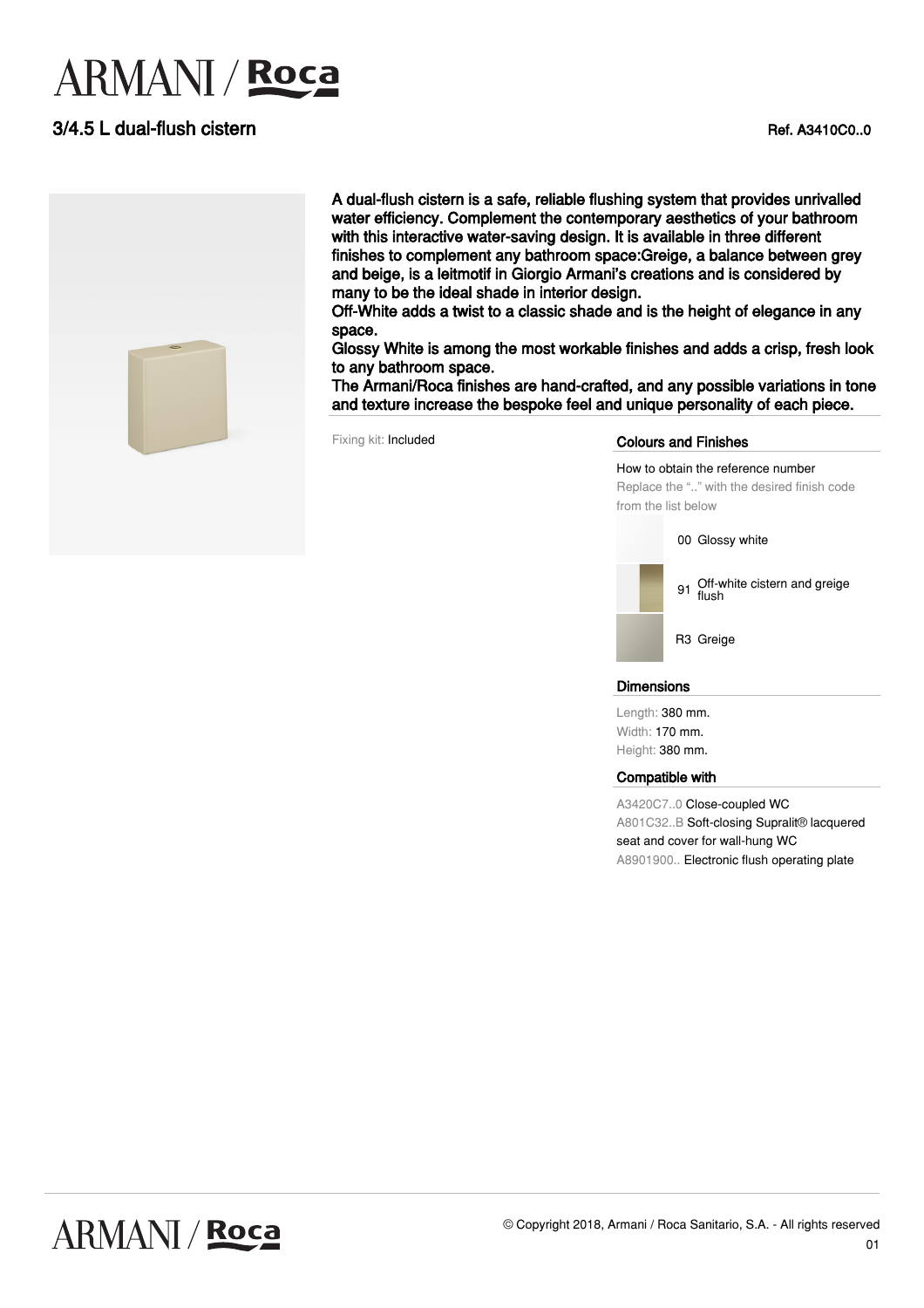## ARMANI / Roca

### 3/4.5 L dual-flush cistern and the control of the control of the control of the control of the control of the control of the control of the control of the control of the control of the control of the control of the control



ARMANI / Roca